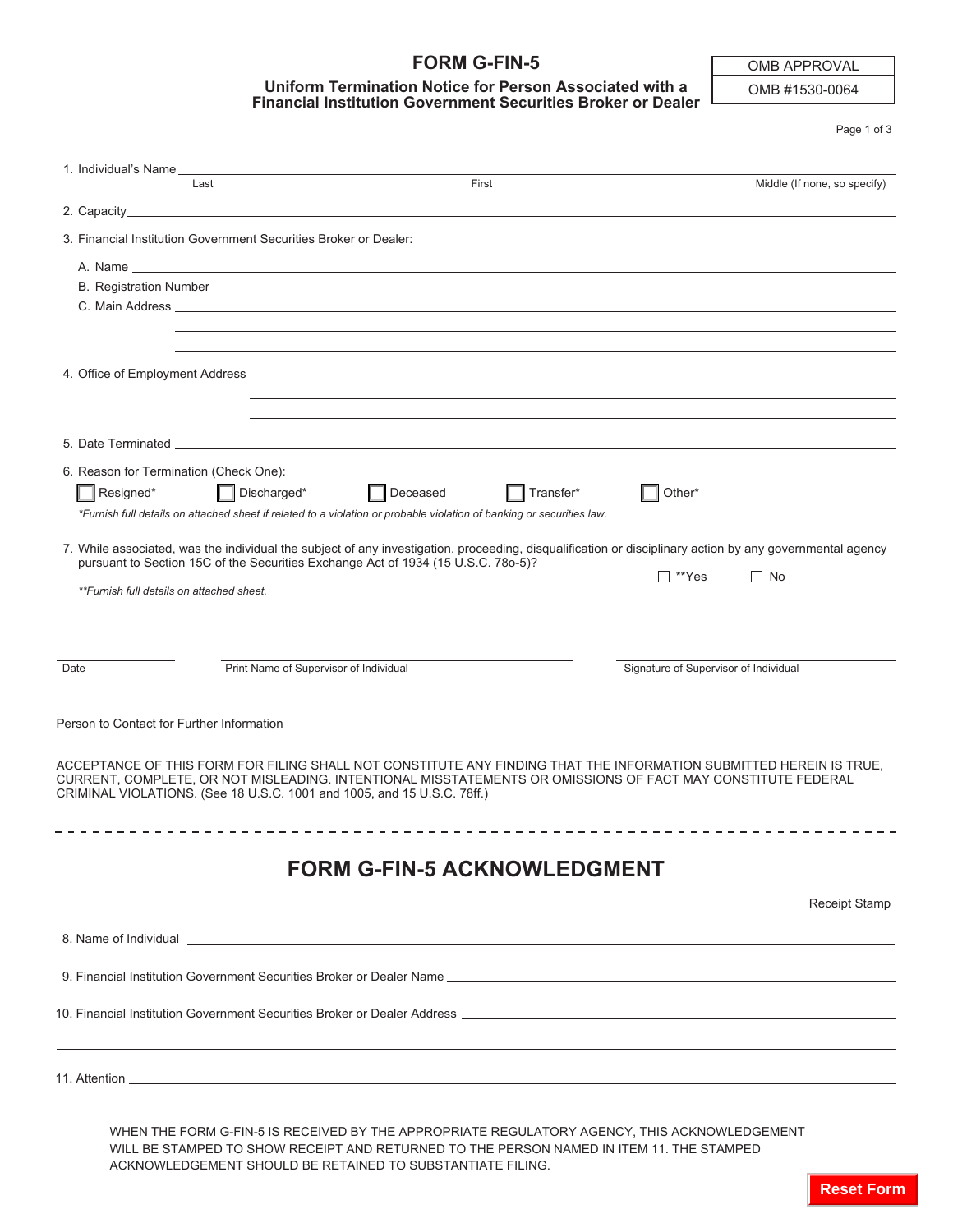## **INSTRUCTIONS FOR COMPLETING AND FILING FORM G-FIN-5**

## GENERAL INSTRUCTIONS

This report is required by Section 15C of the Securities Exchange Act of 1934 (15 U.S.C. 78o-5) and the regulations thereunder, 17 CFR 400.4. The Department of the Treasury and the appropriate regulatory agencies, as defined below, regard the information provided by each respondent as confidential.

- 1. As used in these instructions and Form G-FIN-5:
	- a. The term financial institution government securities broker or dealer means a government securities broker or dealer that is a financial institution and that has not been exempted from regulation as a government securities broker or dealer under Part 401 of Title 17, Code of Federal Regulations; and
	- b. The term person associated with a financial institution government securities broker or dealer means a person, other than a person whose functions are solely clerical or ministerial, who is engaged in any of the following activities in either a supervisory or non-supervisory capacity: (i) underwriting, trading or sales of government securities; (ii) financial advisory or consultant services for issuers in connection with the issuance of government securities; (iii) research or investment advice, other than general economic information or advice, with respect to government securities in connection with the activities described in clauses (i) and (ii); (iv) activities other than those specifically mentioned which involve communication, directly or indirectly, with public investors in government securities in connection with the activities described in clauses (i) and (ii) above. The term also includes anyone directly engaged in the following activities in a supervisory capacity: (i) processing and clearance activities with respect to government securities and (ii) maintenance of records involving any of the activities described in this paragraph (b).

Persons who function solely in a fiduciary capacity and persons whose sole government securities activities are, without exercising any investment discretion and solely at the direction of customers, to receive and/or transmit customer orders to purchase or sell government securities, but who do not give investment advice or receive transaction-based compensation, are not "associated persons" and are not required to file this form. Directors and senior officers of the financial institution who may from time to time set broad policy guidelines affecting the financial institution as a whole that are not directly related to the conduct of the financial institution's government securities business are not considered to be "directly engaged" in the activities described in this paragraph and are not required to file this form.

2. Form G-FIN-5 is to be used by financial institution government securities brokers and dealers to report the termination of association of a person with the financial institution government securities broker or dealer as provided in the rules of the Department of the Treasury, 17 CFR 400.4.

This form should be used only when a Form U-5 or MSD-5 has not been filed with respect to such person. Termination includes transfer of an individual to another position in the financial institution that does not involve the individual in the activities included in the definition of person associated with a financial institution government securities broker or dealer.

- 3. Financial institution government securities brokers and dealers are required to file Form G-FIN-5 with the appropriate regulatory agency as set forth below:
	- a. The Comptroller of the Currency in the case of a national bank, a Federal savings bank, a bank in the District of Columbia examined by the Comptroller of the Currency, or a Federal branch or Federal agency of a foreign bank (as such terms are used in the International Banking Act of 1978);
	- b. The Board of Governors of the Federal Reserve System, in the case of a State member bank of the Federal Reserve System, a foreign bank, an uninsured State branch or State agency of a foreign bank, a commercial lending company owned or controlled by a foreign bank (as such terms are used in the International Banking Act of 1978), or a corporation organized or having an agreement with the Board of Governors of the Federal Reserve System pursuant to section 25 or section 25A of the Federal Reserve Act;
	- c. The Federal Deposit Insurance Corporation, in the case of a state savings bank, a bank insured by the Federal Deposit Insurance Corporation (other than a member of the Federal Reserve System or a Federal savings bank) or an insured State branch of a foreign bank (as such terms are used in the International Banking Act of 1978); and